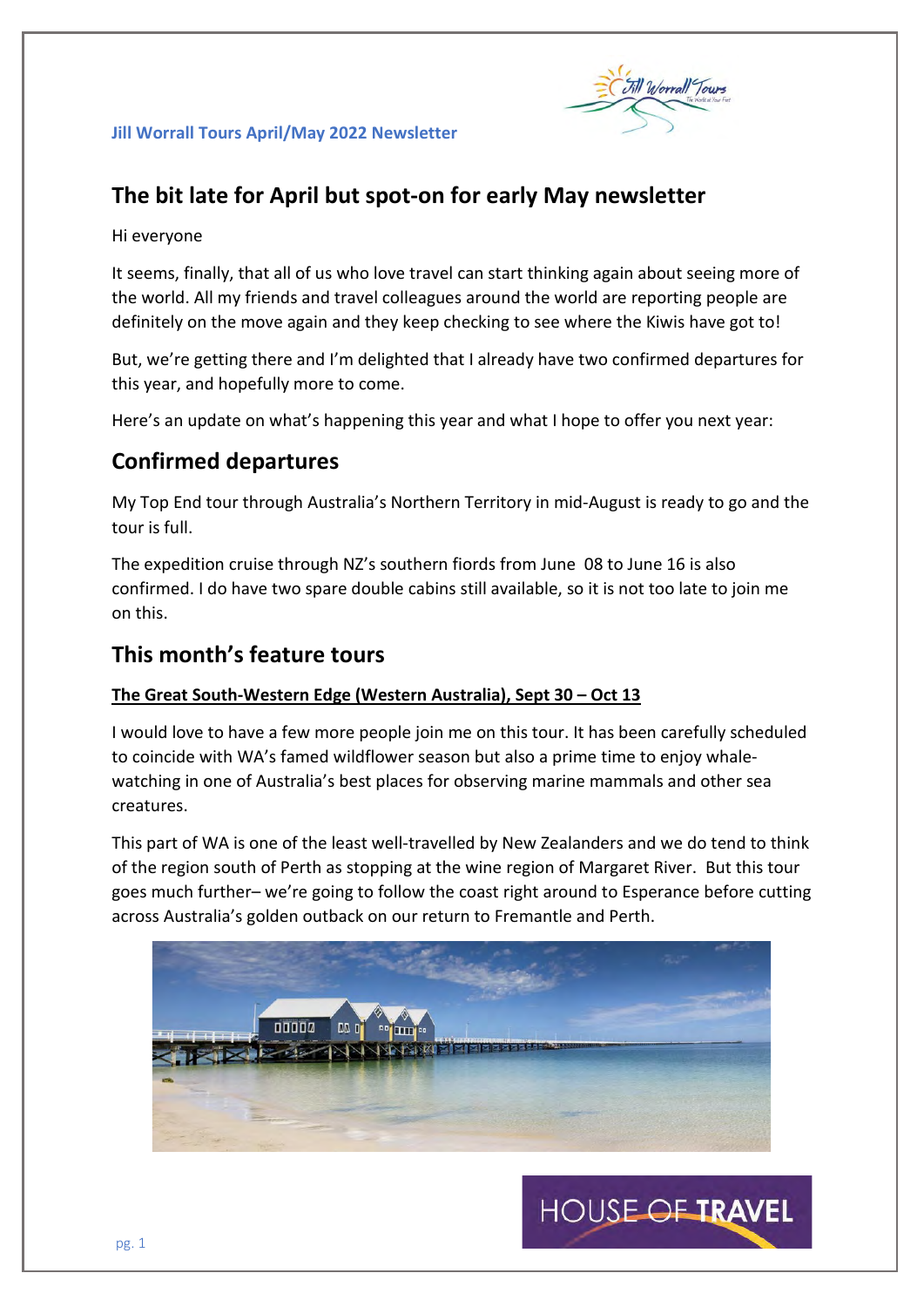

This is a hugely diverse itinerary – we've got two wildlife cruises, national parks featuring some of Australia's oldest and tallest trees, a spectacular cave system, treetop and granite mountain walkways, an historic whaling station and lighthouses, a winery visit and Australia's largest artificial reef (which we reach by a unique jetty tram and underwater observatory).

I've also included the National Anzac Centre in Albany. This is a joint NZ-Australia venture, being opened by both countries' prime ministers in 2014 to commemorate 100 years since 40,000 Kiwis and Aussies set off by sea from here to the First World War.

This really is a tour packed with interest for everyone.

As always there is quality accommodation along the way, a mix of included and independent meals and entertaining local guides.

#### **Tasmania – the Grand Circuit, Oct 16 – Oct 30**

As you can see from the dates for this tour I'm not coming home in between WA and Tasmania (and a few other tour members have also opted to have a month-long holiday in Australia with me too!).

This tour is very close to being a confirmed departure and with good reason – once again, I've tried to include as many Tasmanian highlights as I can, along with giving you a chance to relax on the way.

Our tour will include Hobart, of course, along with the infamous Port Arthur prison but there will be many places of outstanding natural beauty as well, such as a cruise along the Gordon River, a ride on the West Coast Wilderness Railway and time in the Franklin Gordon Wild Rivers and Freycinet national parks.





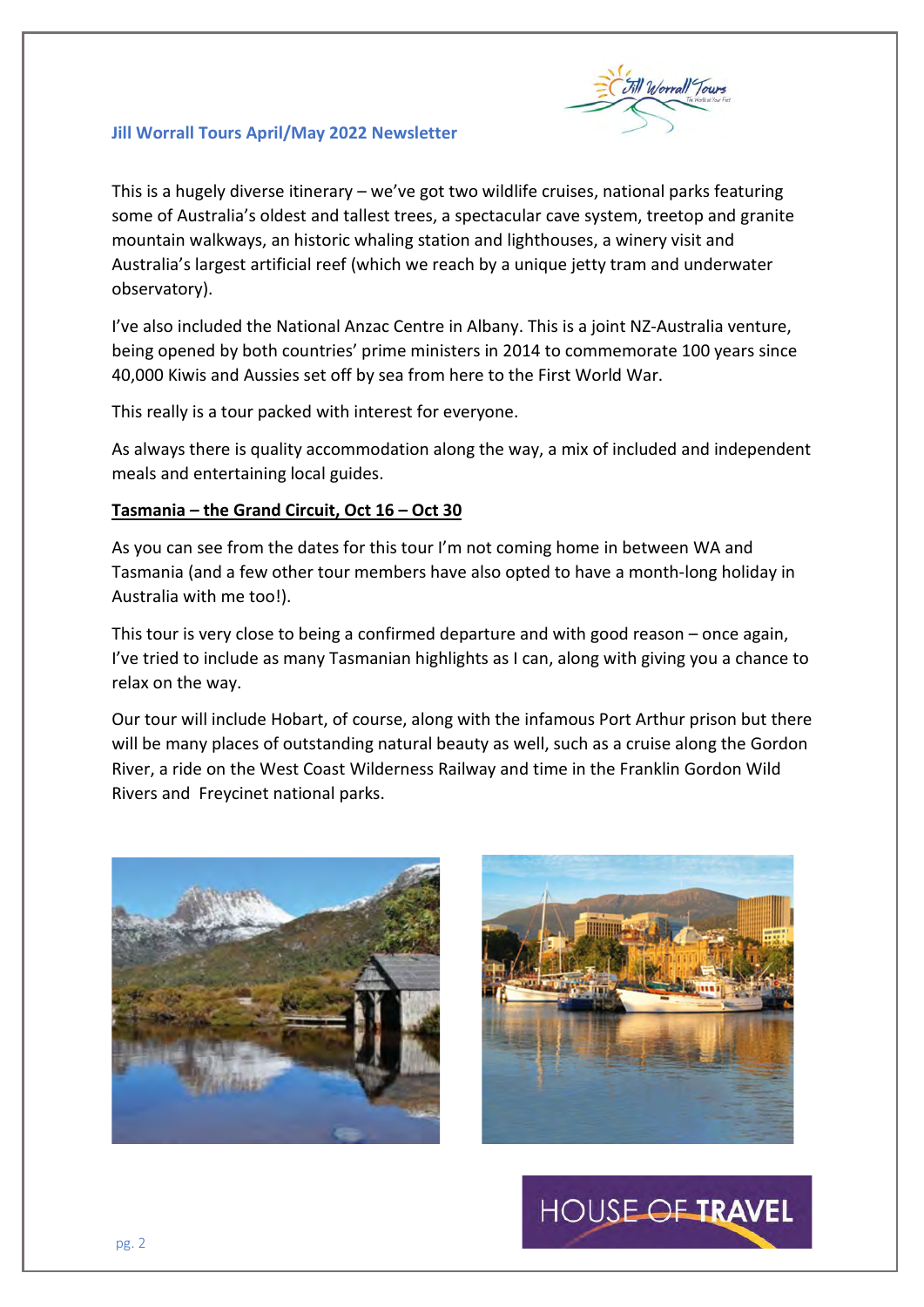

We'll have guided tours around historic farming properties and get to taste some of the fine foods and wines for which Tasmania is famous. There are also overnight stays in two of Tasmania's most exclusive lodges, at Cradle Mountain and the other in Freycinet National Park.

It's a tour with a great mix of scenic and historic wonders, along with some excellent food and a little touch of luxury en route.

# **Want to venture further afield this year?**

# **Island Hopping in Greece (Aug 31 – Sept 20)**

This revised itinerary is due to be released any day so if you're already on the list for information about this tour it will be with you soon. If you are new to this tour (or any other in this newsletter) do please email Moray [\(morayj@hot.co.nz\)](mailto:morayj@hot.co.nz) so that you can receive the latest tour information.

My Greek tour includes Athens, Mykonos, more than a week on the island of Crete, a visit to Santorini, day trips to some tiny and much lesser-known islands and ends on the island of Rhodes. It's not a cruise as we want to have time to explore the larger islands such as Crete in more depth so we will use Greek ferries to travel from island to island. There are two special Greek parties included in the tour (one is a much-delayed milestone birthday for me!).



# **Oman and the UAE Nov 20 – Dec 5**

The full itinerary and costing for this new tour will be ready any day now, so if you're not already on the mailing list do get in touch with Moray soon. There has been lots of interest in this trip which includes a tour highlighting the amazing architecture (old and modern) of Dubai and trips to two of the other emirates, Sharjah and Abu Dhabi, including special museum visits and a chance to meet the locals.

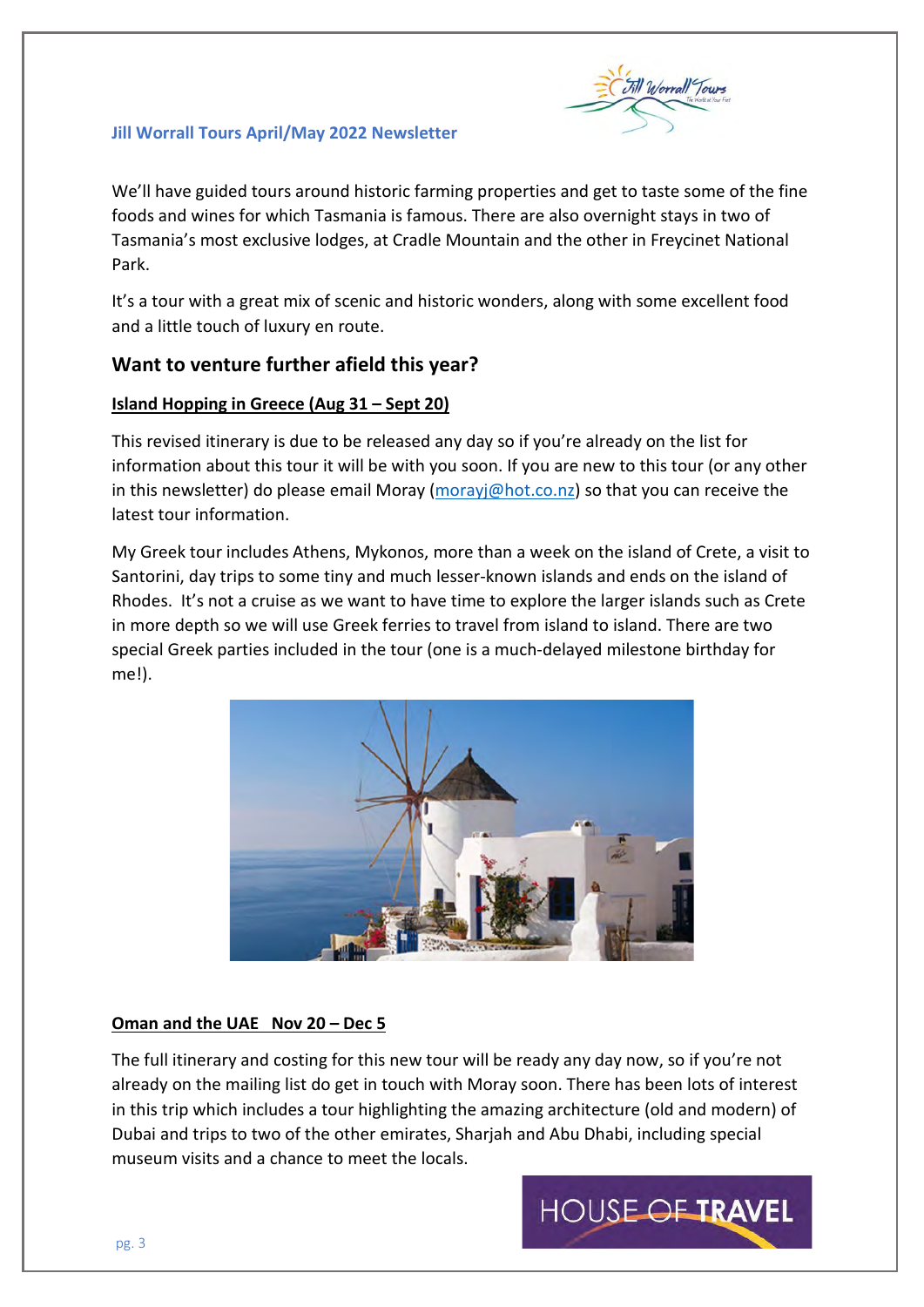

Then it's off to the neighbouring country of Oman where traditional architecture and ways of life have been treasured and as a result will give us a real taste of authentic Arabia.

We'll visit local souks, a camel market, oasis, spend a night in a desert camp, see traditional boat-builders at work and explore Oman's spectacular inland mountains as well as having breathtaking views of its Red Sea coastline.



# **And now for 2023!**

Many of you have been asking about what I have planned for 2023. So, here it is! Behind the scenes work on these tours has either been completed or is well advanced so it's definitely not too early to register your interest.

**Lord Howe Island, the Snowy Mountains and Canberra – 18/28 Feb** - This is rescheduled tour and there's only limited space now available.

**Japan at Cherry Blossom time – approximately 04/18 April** - This is another rescheduled tour and includes spectacular Japanese spring gardens, historic gems such as Kyoto, a stay in a traditional Japanese inn, visits to Hiroshima and Mt Fuji and, of course, Tokyo. We also spend a night on the island of Shikoku.

**Cruising the Croatian Coast abord Luna - mid-May** - I'm offering this tour again partly due to inquiries from travellers who have already experienced this idyllic cruise or people who have simply heard how great it is! This holiday starts in Croatia's capital Zagreb and ends in in the wondrous walled town of Dubrovnik. But, in between we spend two weeks aboard the motor cruiser Luna with her onboard chef and open bar. The Luna has only seven cabins available, so it is an exclusive JWT- only cruise. During our two weeks we will explore many Adriatic islands, including Hvar, Korcula, Brac, Lastovo and Vis.